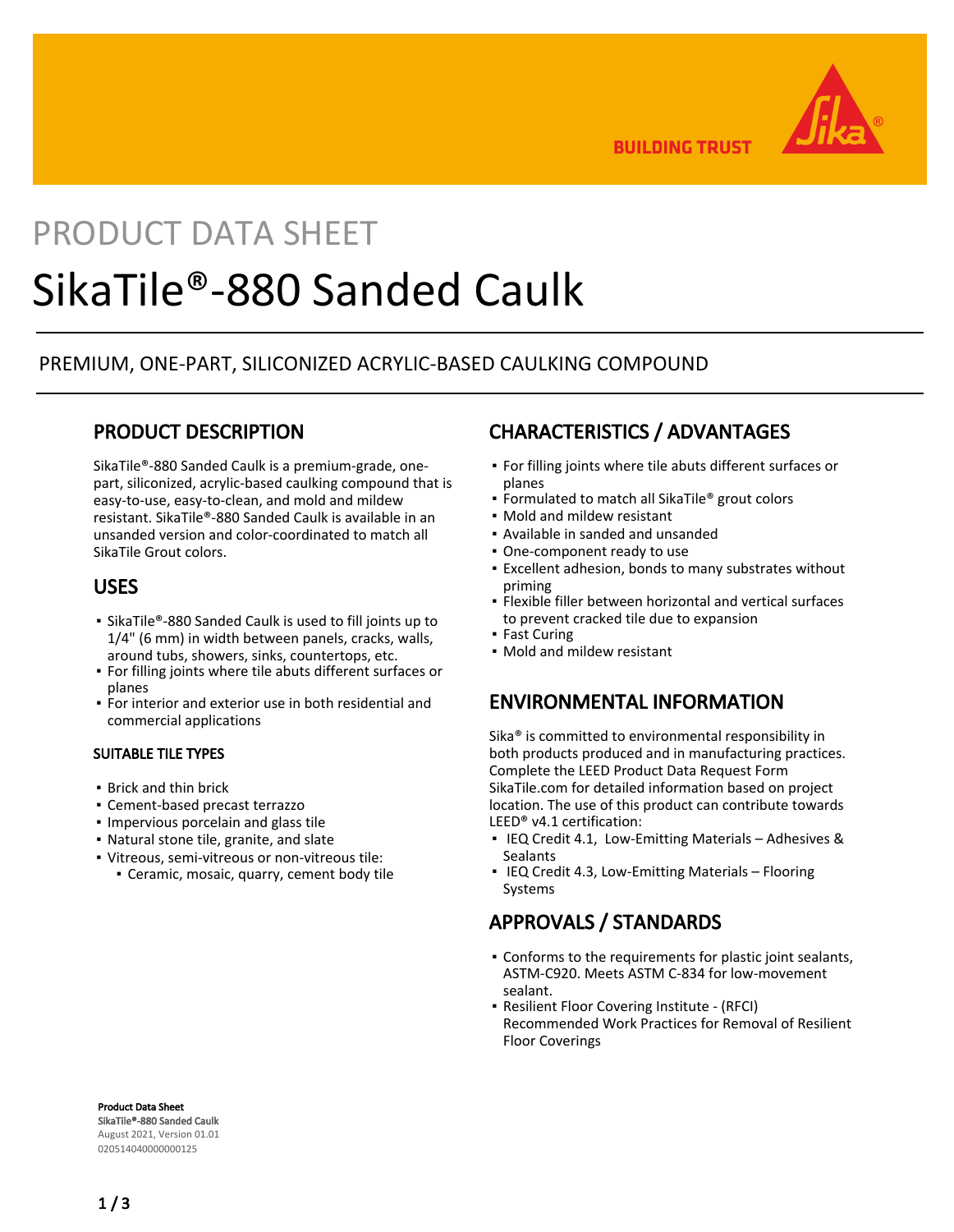Tile Council of North America (TCNA) - TCNA Handbook ▪ for Ceramic Tile Installation, TCNA EJ171 Movement Joint Guidelines.

## PRODUCT INFORMATION

| <b>Chemical Base</b>      | Siliconized acrylic latex resins with fine fillers and colored pigments                 |  |
|---------------------------|-----------------------------------------------------------------------------------------|--|
| Packaging                 | 10.3 oz. (304.6 ml) tube; 6 per carton                                                  |  |
| Color                     | Available in 18 colors; Refer to SikaTile® grout kit or color card for actual<br>colors |  |
| <b>Shelf Life</b>         | 24 months from date of production when stored in original, sealed package               |  |
| <b>Storage Conditions</b> | Store in undamaged, original, sealed package, in dry conditions at 73° F (23°<br>C)     |  |

### APPLICATION INFORMATION

| Coverage | <b>Joint Size</b> | Approximate Coverage*                                                     |
|----------|-------------------|---------------------------------------------------------------------------|
|          | $1/16$ " (1.5 mm) | 48 lin. ft. (14.6 m)                                                      |
|          | $1/8$ " (3 mm)    | 25 lin. ft. (7.6 m)                                                       |
|          | $3/16$ " (4.5 mm) | 17 lin. ft. (5.2 m)                                                       |
|          | $1/4$ " (6 mm)    | 13 lin. ft. (4.0 m)                                                       |
|          |                   | *Coverage shown is for estimating purposes only. Actual coverage may vary |

due to installation techniques, actual tile types, sizes, and waste used on the job.

### BASIS OF PRODUCT DATA

| Property             | <b>Test Method</b> | <b>Typical Results</b>     |
|----------------------|--------------------|----------------------------|
| Open Time            |                    | 10 - 20 Minutes            |
| Set Time             |                    | 48 Hours                   |
| <b>Full Cure</b>     |                    | 14 days                    |
| Paintable            |                    | Yes, after a 7 dav<br>cure |
| Extrudability        | ASTM C834,         | $> 2$ g/s                  |
|                      | ASTM C731          |                            |
| Shrinkage            | ASTM C834.         | $< 30\%$                   |
|                      | <b>ASTM C1261</b>  |                            |
| Slump                | ASTM C834,         | $< 4$ mm                   |
|                      | ASTM D2202         |                            |
| <b>VOC Emissions</b> | <b>Rule 1168</b>   | $0 - 2.5$ g/L              |
| Odor                 |                    | Mild                       |

Results may differ based upon statistical variations depending upon mixing methods and equipment, temperature, application methods, test methods, actual site conditions and curing conditions.

# AVAILABILITY/WARRANTY

### CLEANING:

Water is all that is needed to remove excess SikaTile®- 880 Sanded Caulk while it is still wet. Unused caulk should be capped and stored in a cool, dry place and

#### Product Data Sheet SikaTile®-880 Sanded Caulk

August 2021, Version 01.01 020514040000000125

used within one year.

### MOVEMENT JOINTS:

All expansion, control, construction, cold, saw-cut, isolation, contraction, and seismic joints in the structure should continue through the tilework, including such joints at vertical surfaces, as specified per TCNA Method EJ171 or TTMAC Specification Guide 09 30 00, Detail 301MJ.

### PROTECTION:

Do not disturb caulk or walk over installed tiles for at least 24 hours after setting. Protect from water exposure until fully cured for at least 72 hours. Allow 7 days of drying time before painting.

### FINAL CLEAN UP:

Clean hands and tools with soap and water. Clean tools and tile with water before the material dries. Clean up any misapplied sealant with a damp cloth or sponge. The cured sealant may be carefully cut away with a sharpedged tool. Dispose of empty cartridges and saturated sponges according to state and local regulations. The unused portion of SikaTile®-880 Sanded Caulk should be capped and stored in a cool dry place.

# ENVIRONMENTAL, HEALTH AND SAFETY

## APPLICATION INSTRUCTIONS



**BUILDING TRUST**